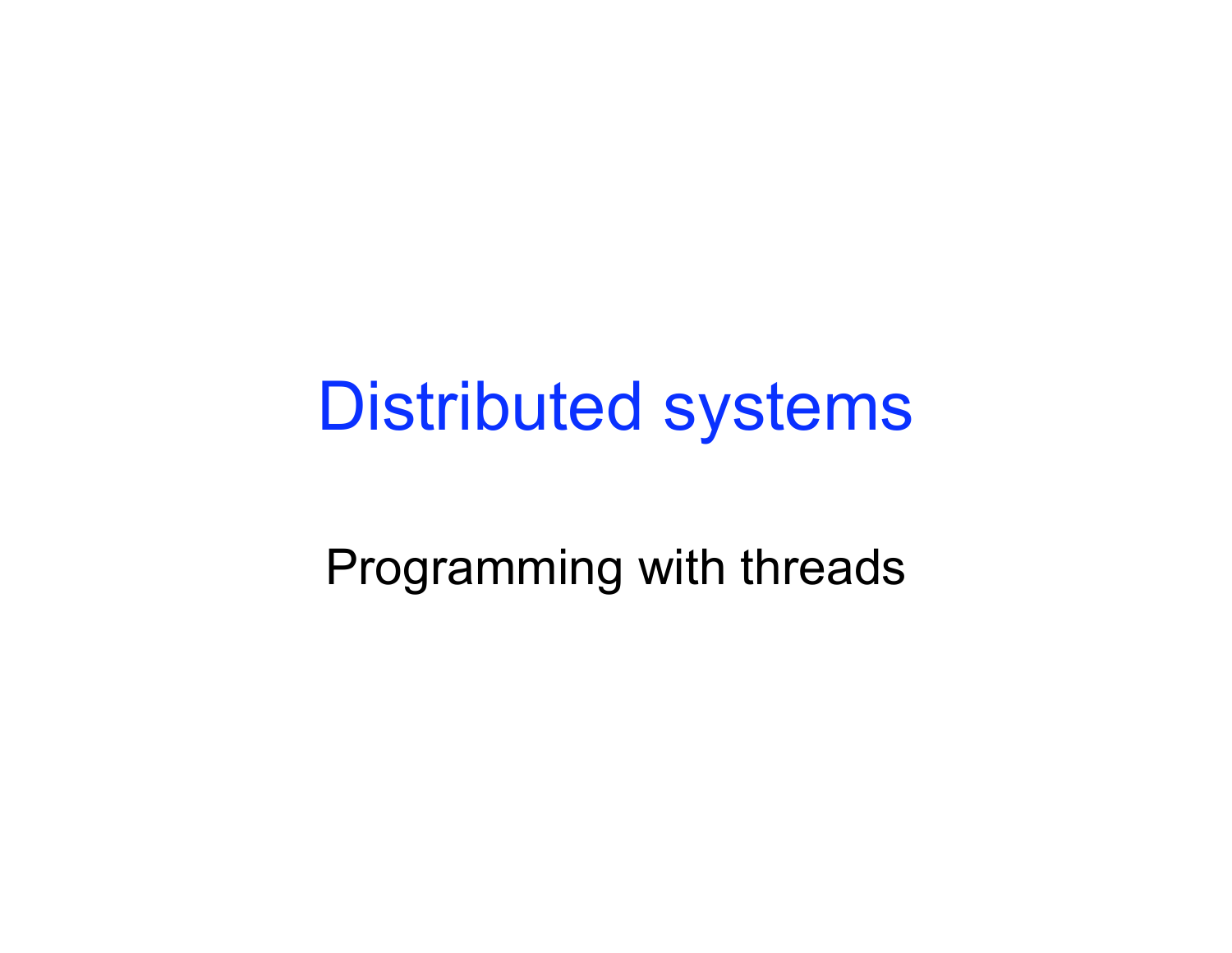### Reviews on OS concepts

• Each process occupies a single address space

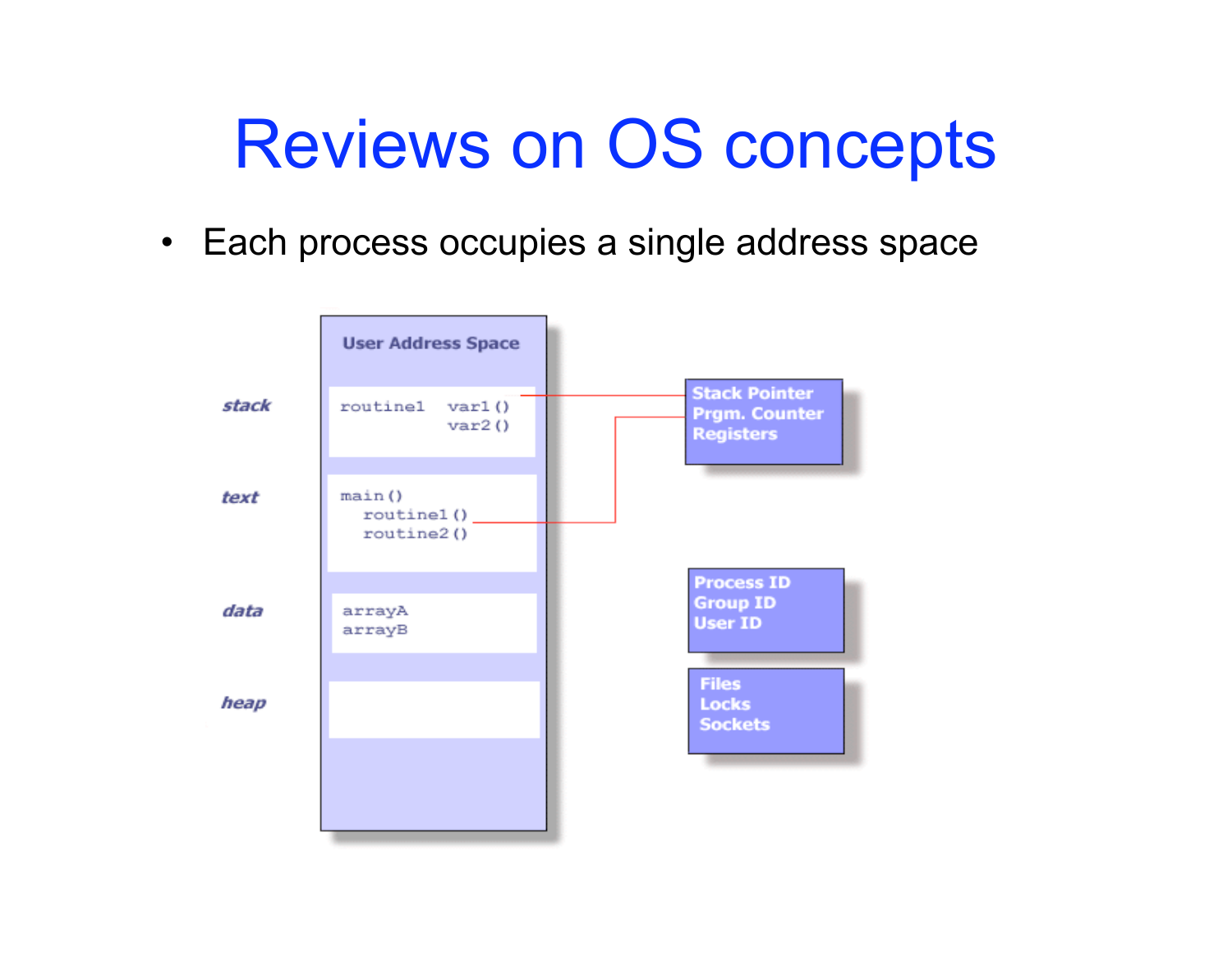## Reviews on OS concepts

• A thread of (execution) control has its own PC counter, stack pointer etc within a process.

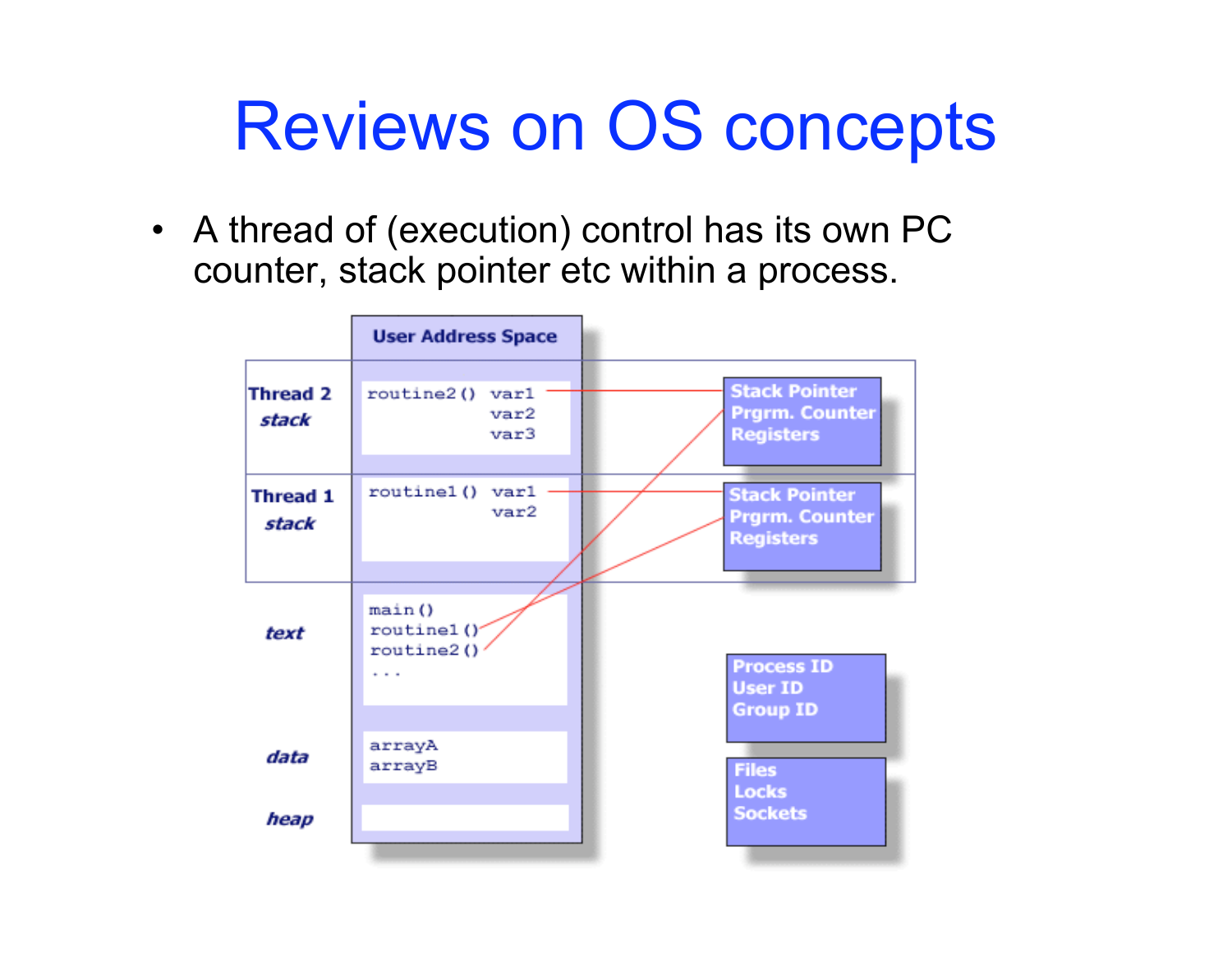### Thread vs. Process

- Why threads?
	- Thread allows running code concurrently within a single process
	- Switching among threads is light-weight
	- Sharing data among threads requires no inter-process communication
- Why processes?
	- Fault isolation: One buggy process cannot crash others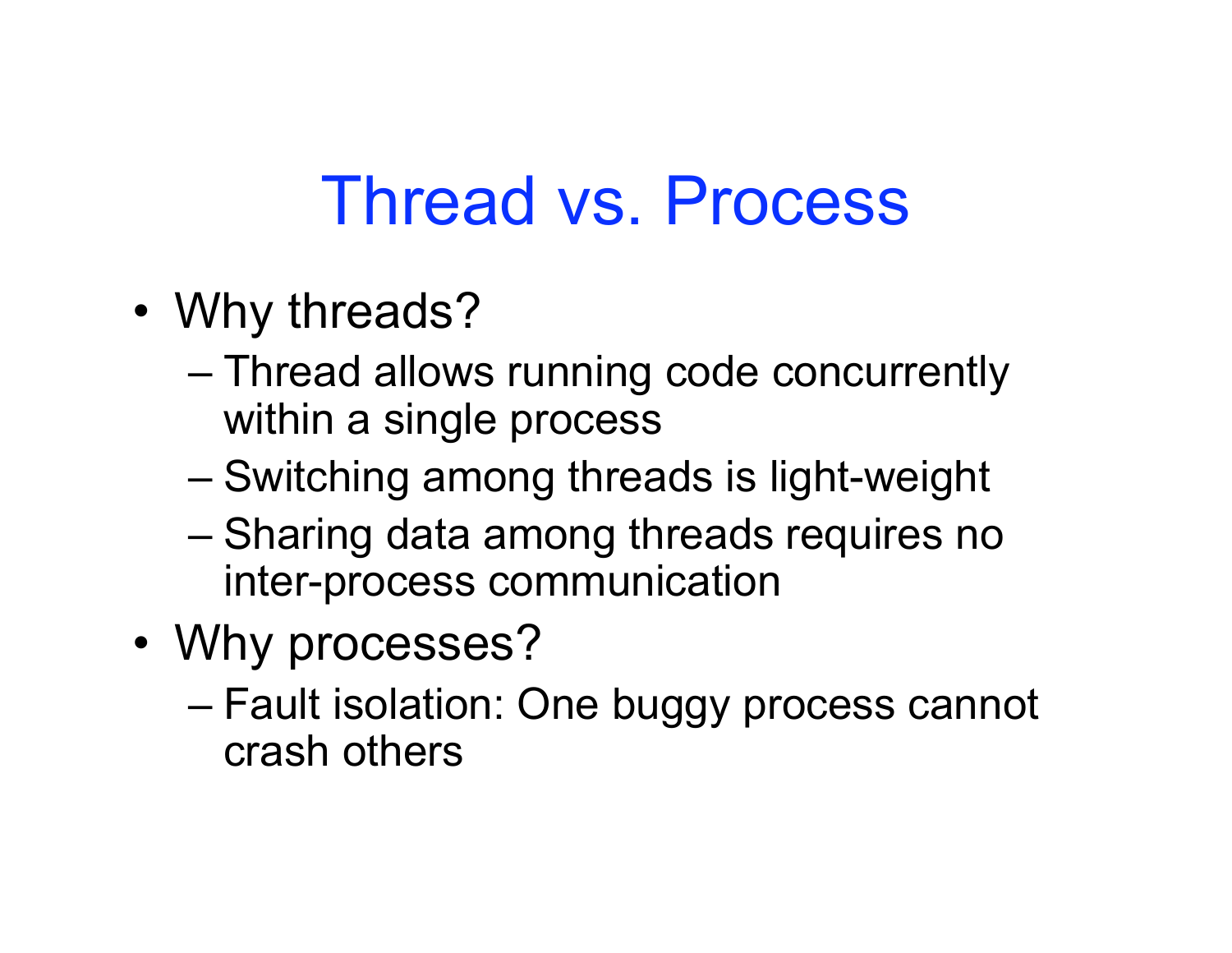# Why concurrent programming?

- Exploit multiple CPUs (multi-core)
- Exploit I/O concurrency
	- Do some processing while waiting for disk (network, terminals, etc.)
- Responsive GUI
	- Respond to users while doing processing in the background
- Reduce latency of networked services
	- Servers serve multiple requests in parallel
	- Clients issue multiple requests in parallel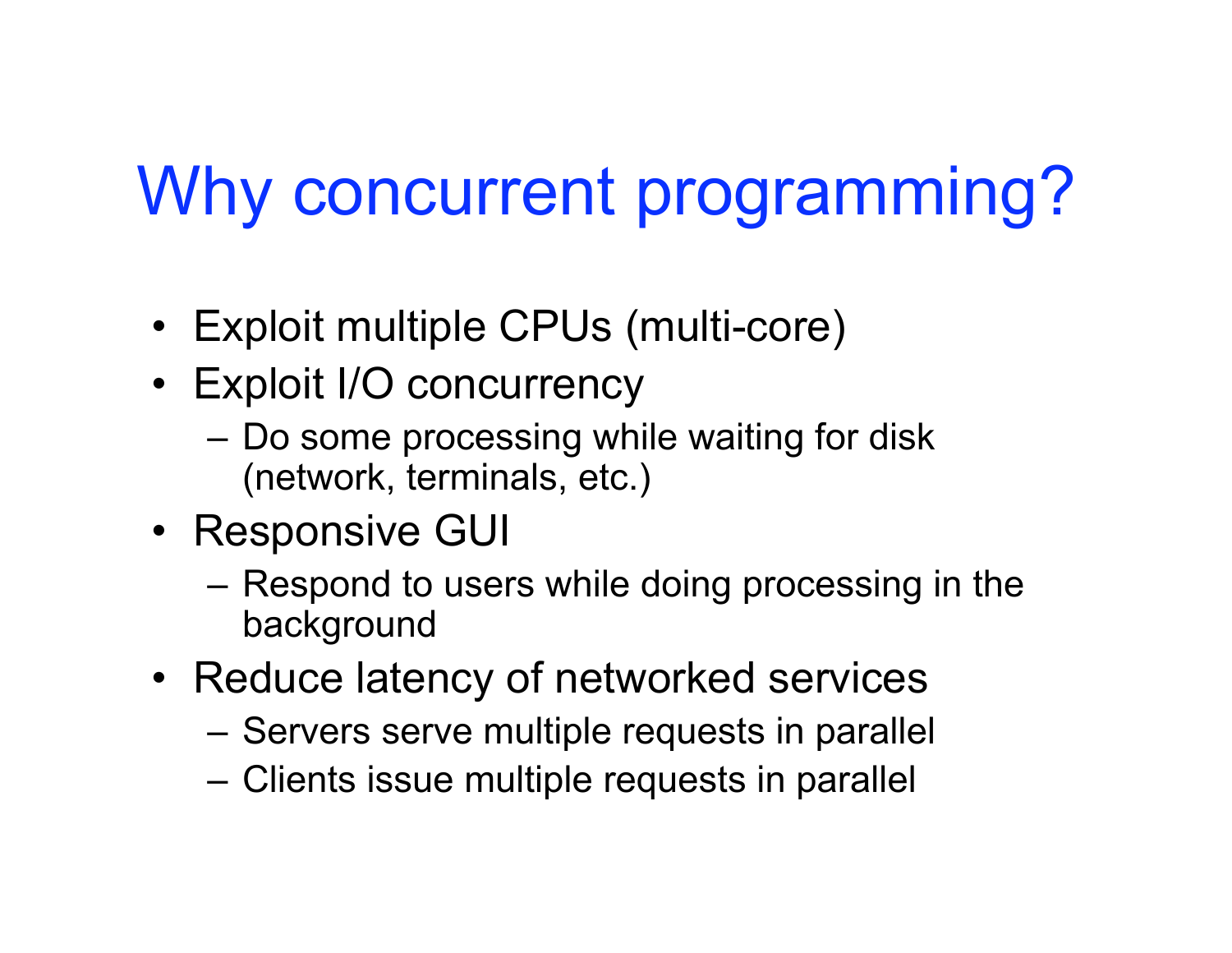## Single threaded servers do not fully utilize I/O and CPU

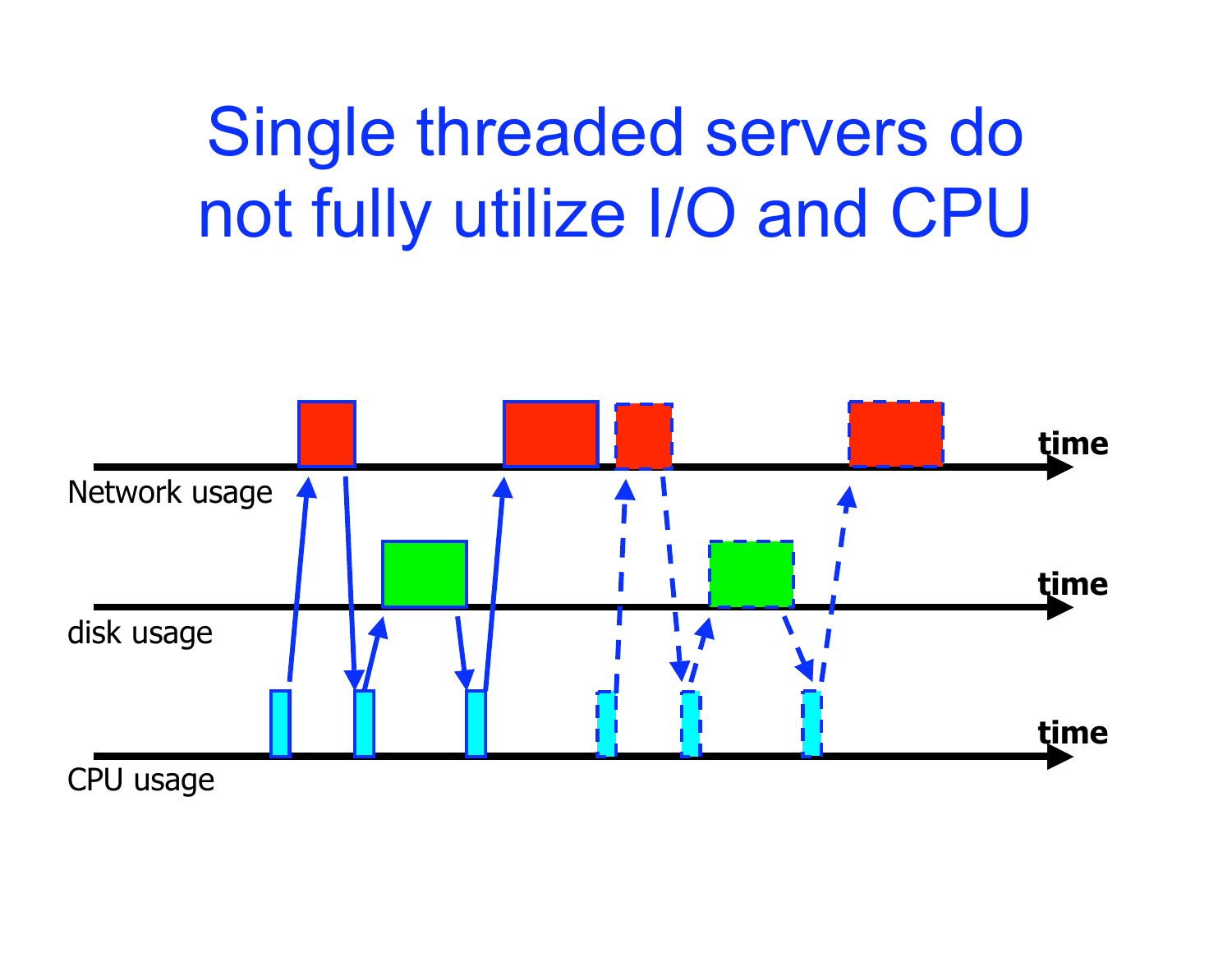## Multi-threaded servers achieve I/O concurrency

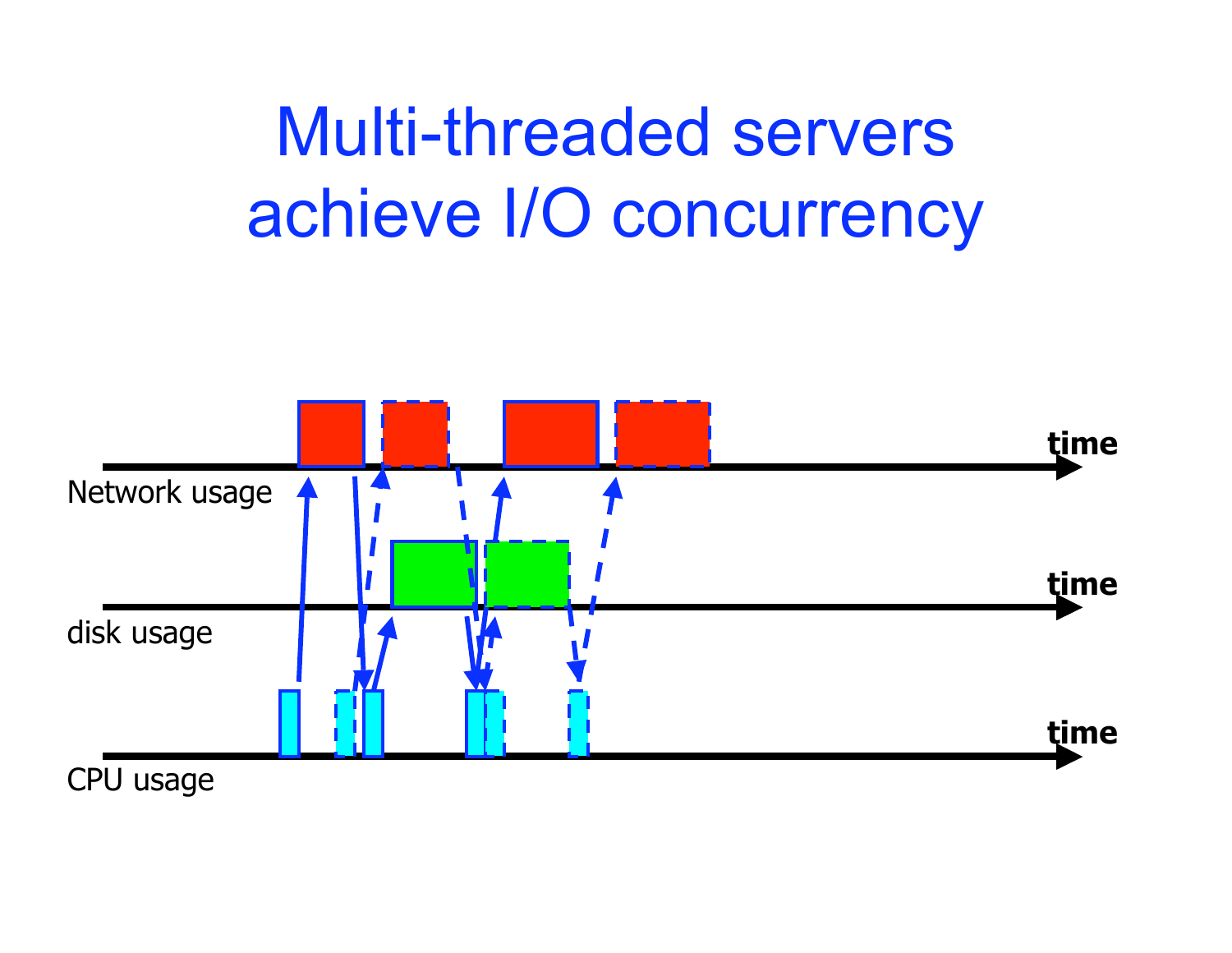# Designing a thread interface

- Create and manage threads
	- pthread\_create, pthread\_exit, pthread\_join
- Provide mutual exclusion
	- pthread\_mutex\_lock, pthread\_mutex\_unlock
- Coordinate among multiple threads
	- pthread\_cond\_wait, pthread\_cond\_signal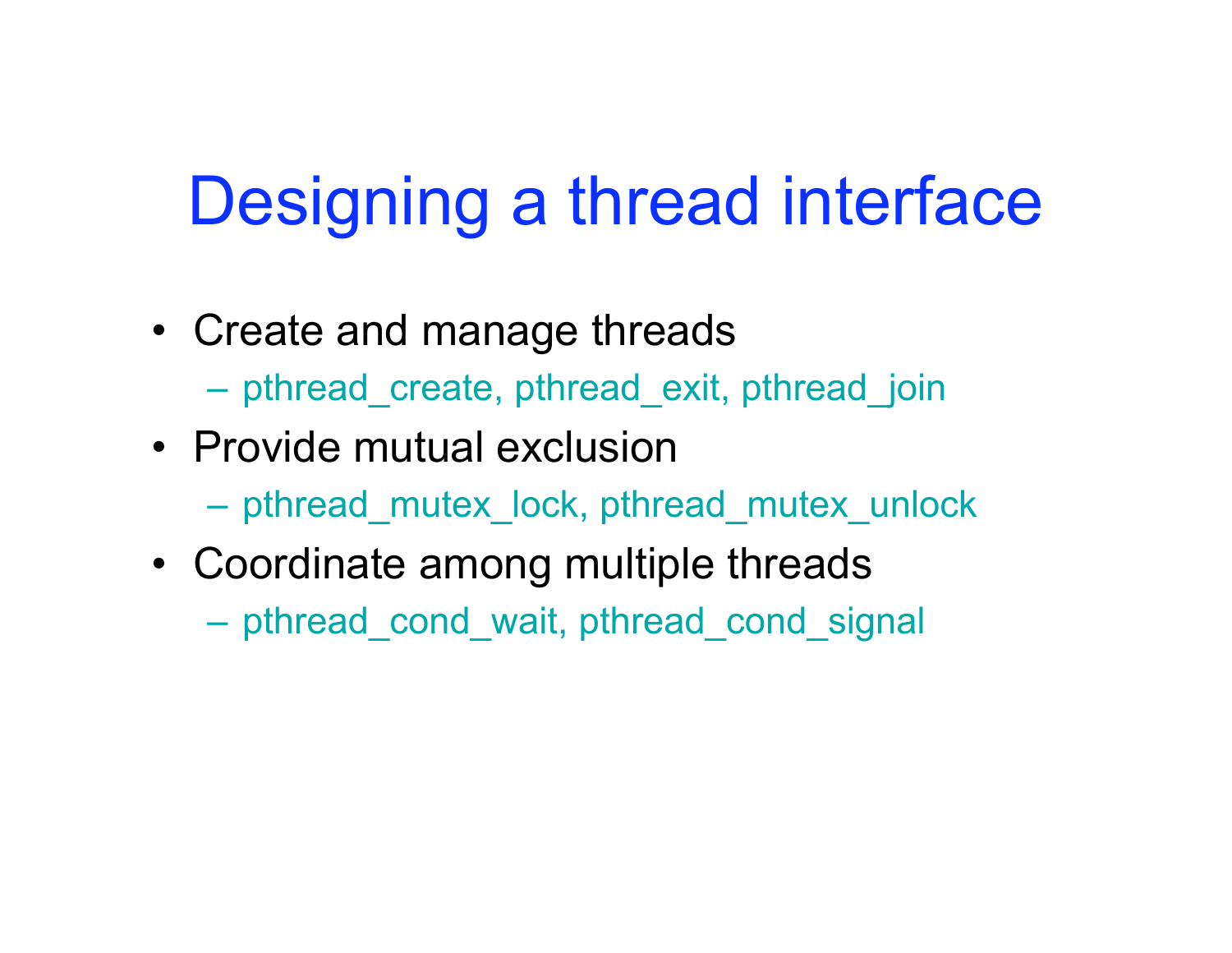## Common Pitfalls

- Race condition
- Deadlock
	- Better bugs than race
- Wrong lock granularity
	- Leads to race or bad performance!
- Starvation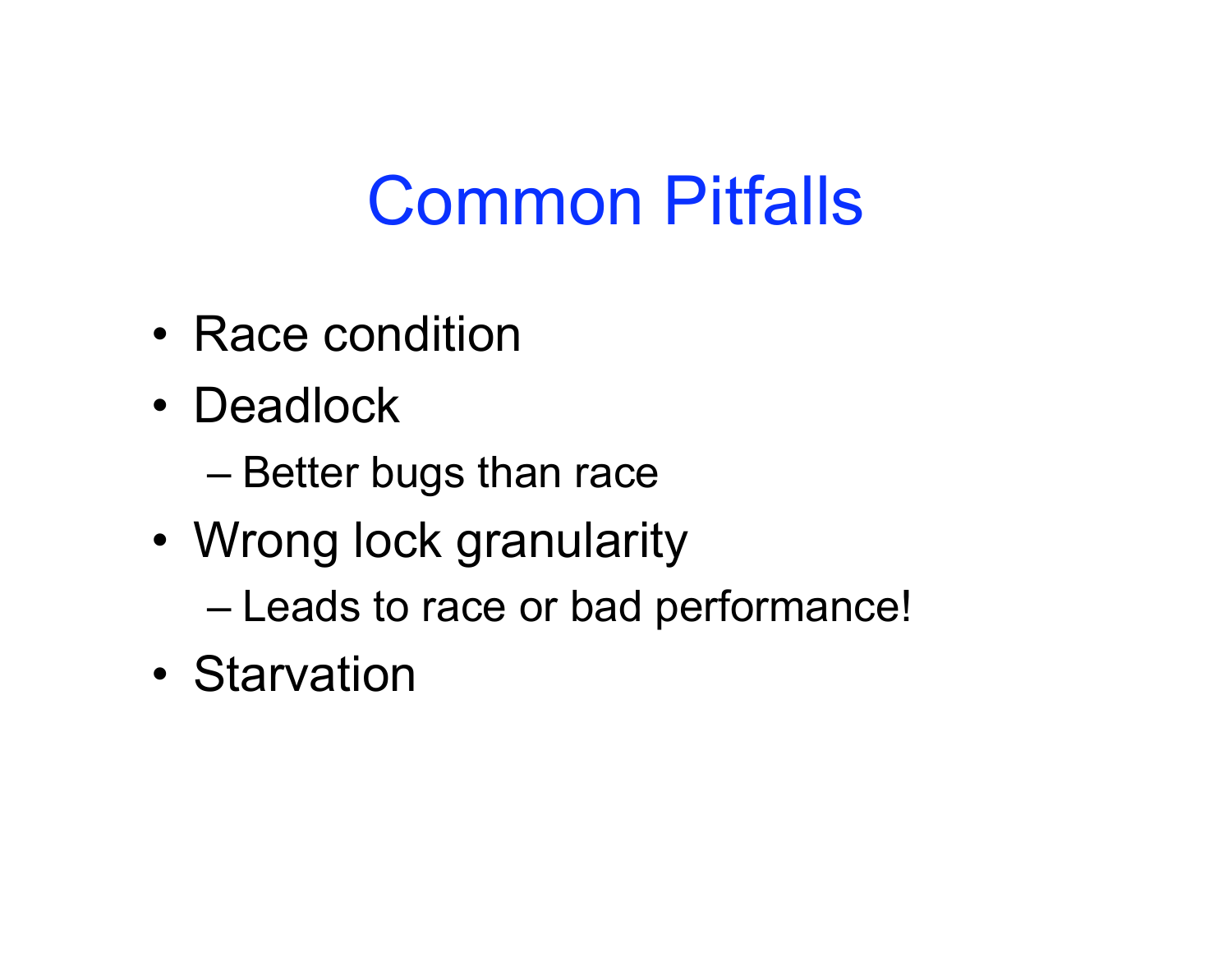#### Remote procedure calls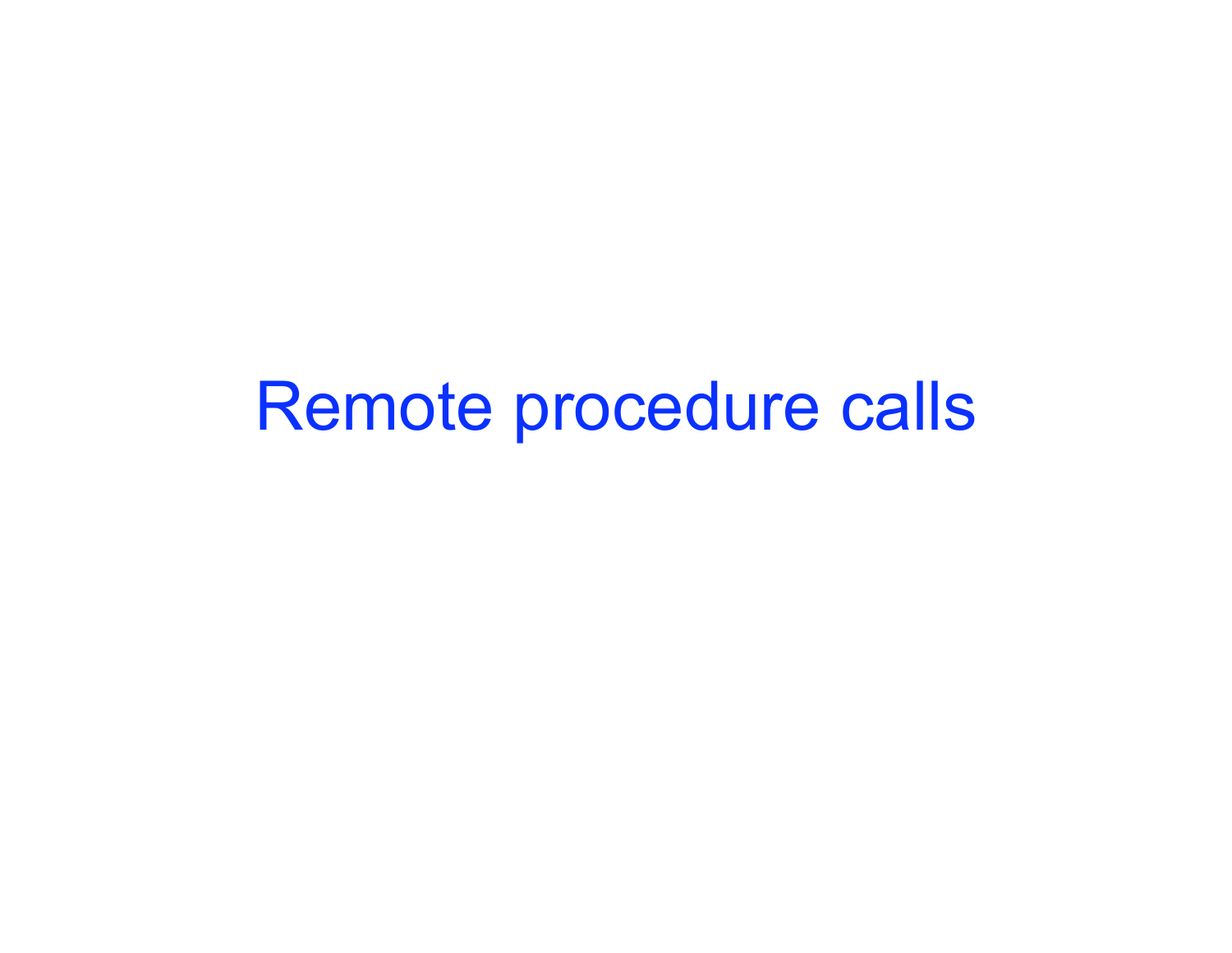### RPC abstraction

- Everyone loves procedure calls
	- Transfer control and data on local programs
- RPC goal: make client/server communication look like procedure calls
- Easy to write programs with
	- Procedure calls are a well-understood model
	- RPC hides details of passing data between nodes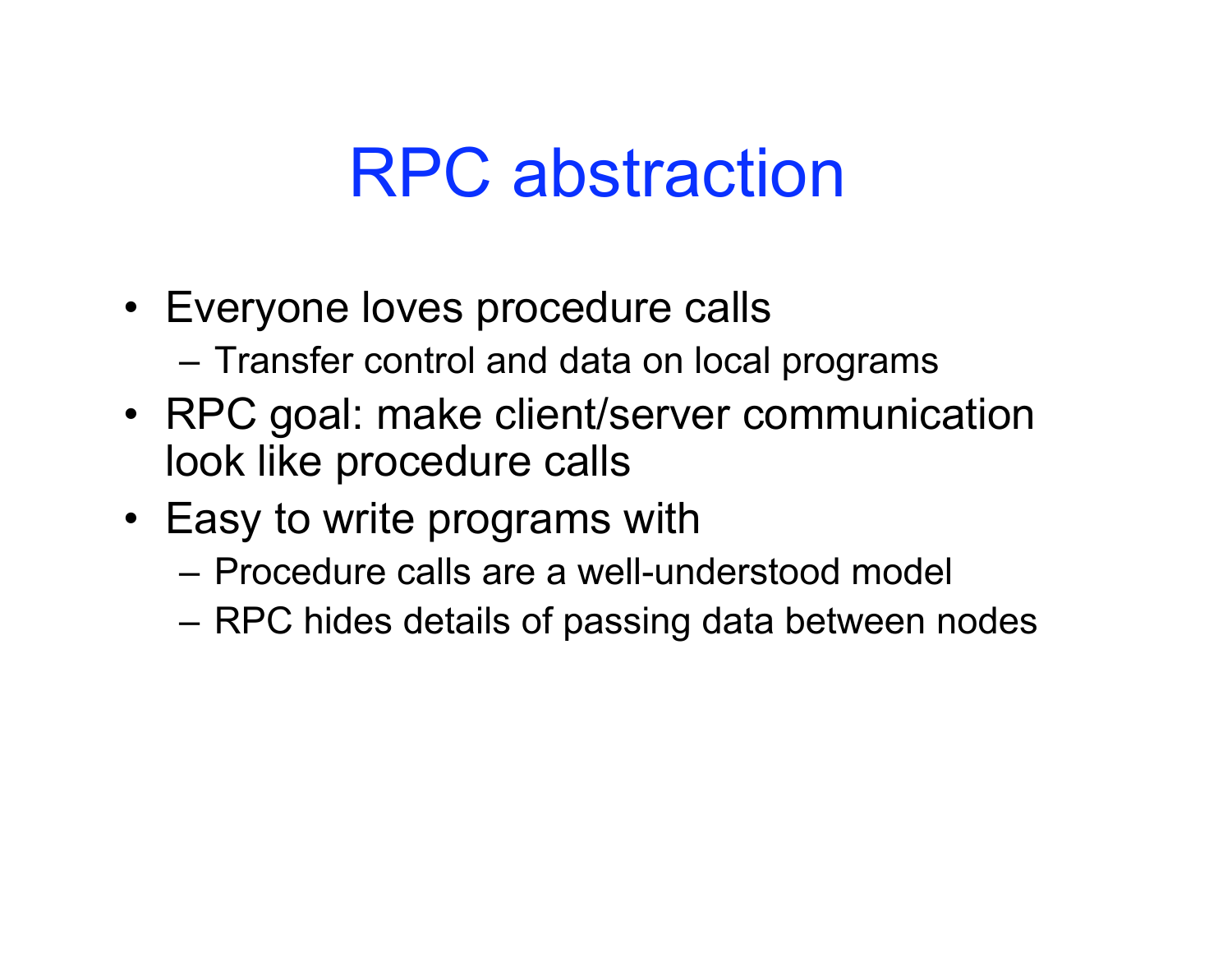# RPC vs. alternatives

- Alternatives:
	- Sockets
	- MPI
	- Distributed shared memory (later classes)
	- Map/Reduce, Dryad (later classes)
- RPC is very popular in programming distributed systems
	- XML RPC
	- Java RMI
	- Sun RPC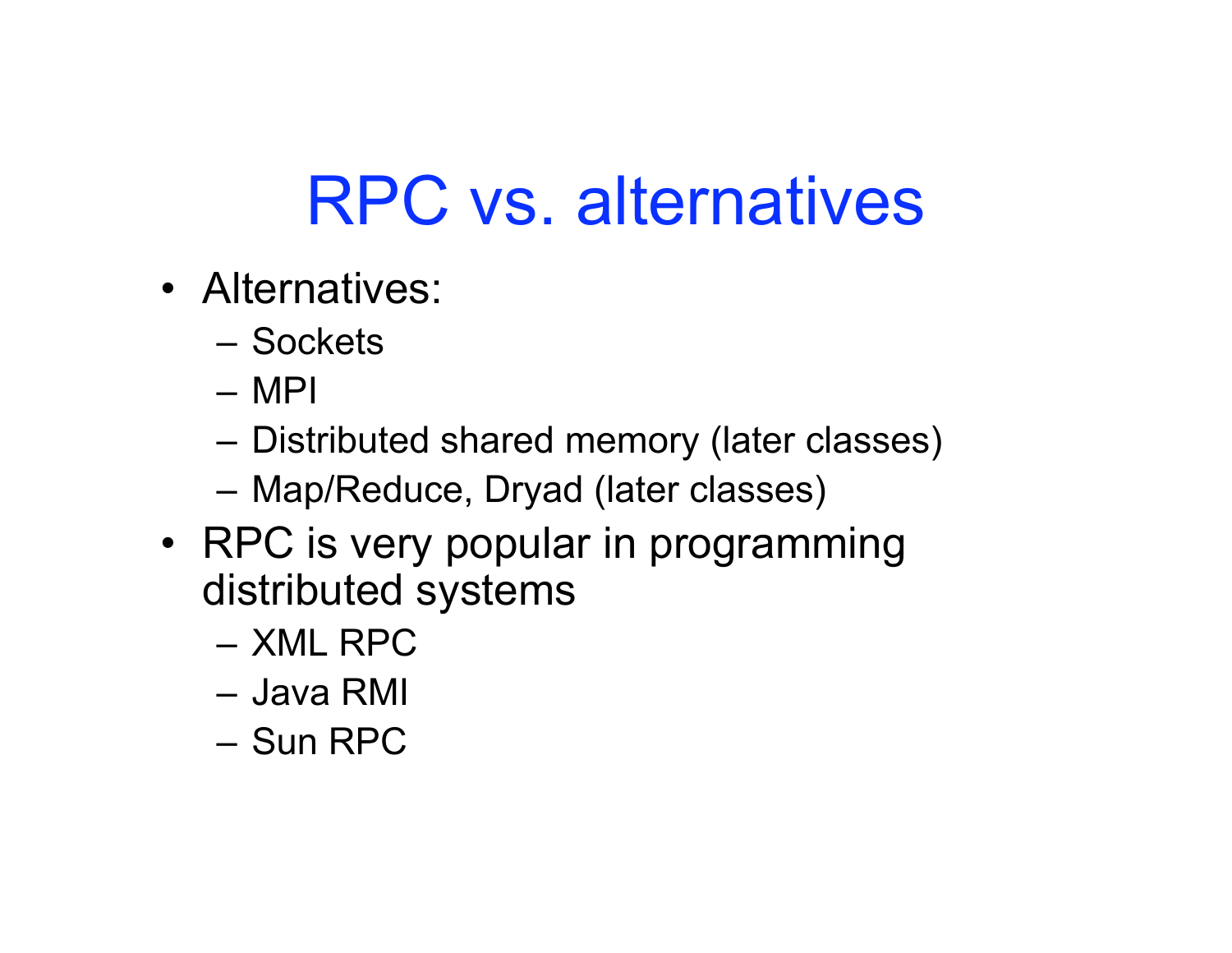### RPC architecture overview

- Servers export their local procedure APIs
- On client, RPC library generates RPC requests over network to server
- On server, called procedure executes, result returned in RPC response to client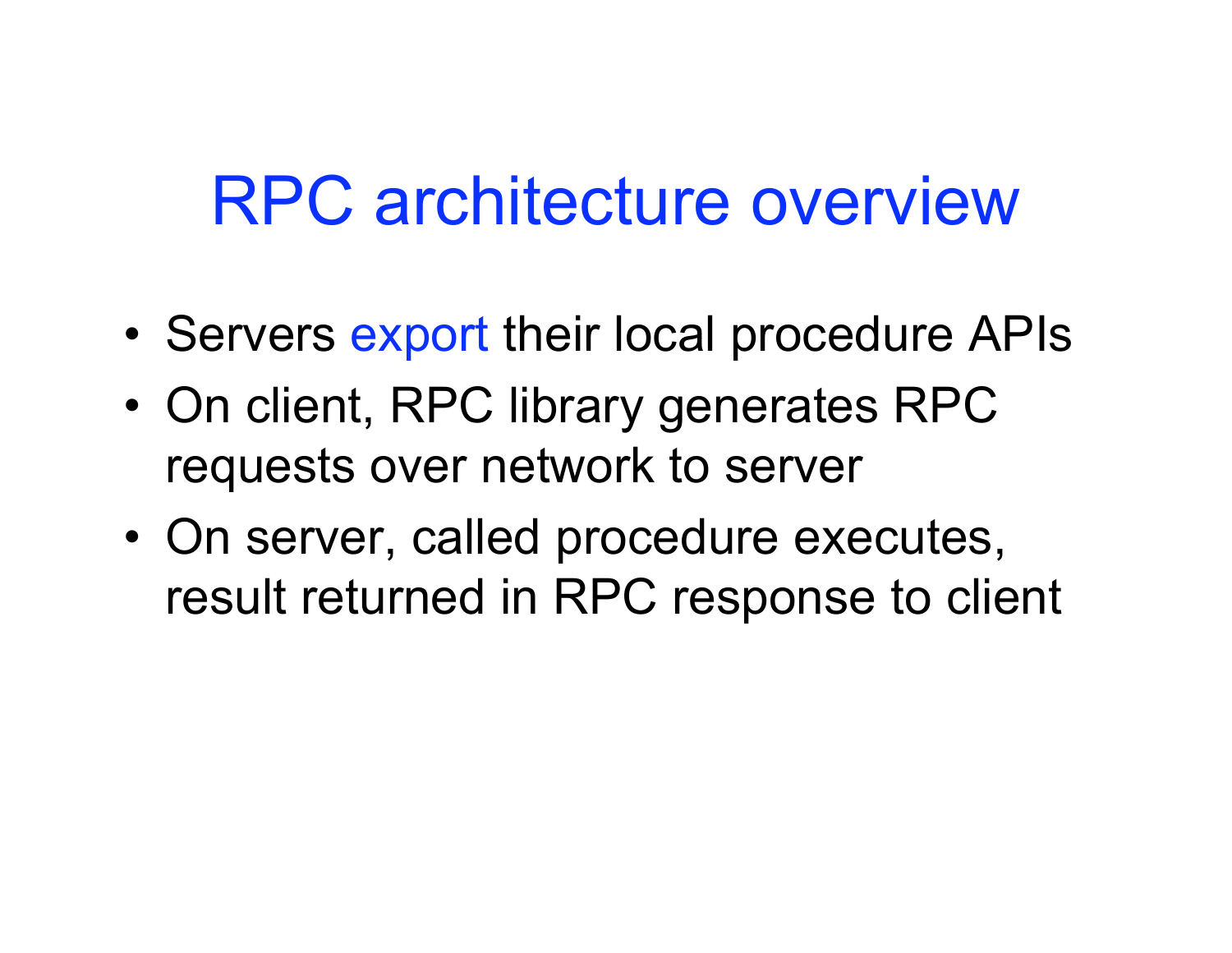#### RPC architecture

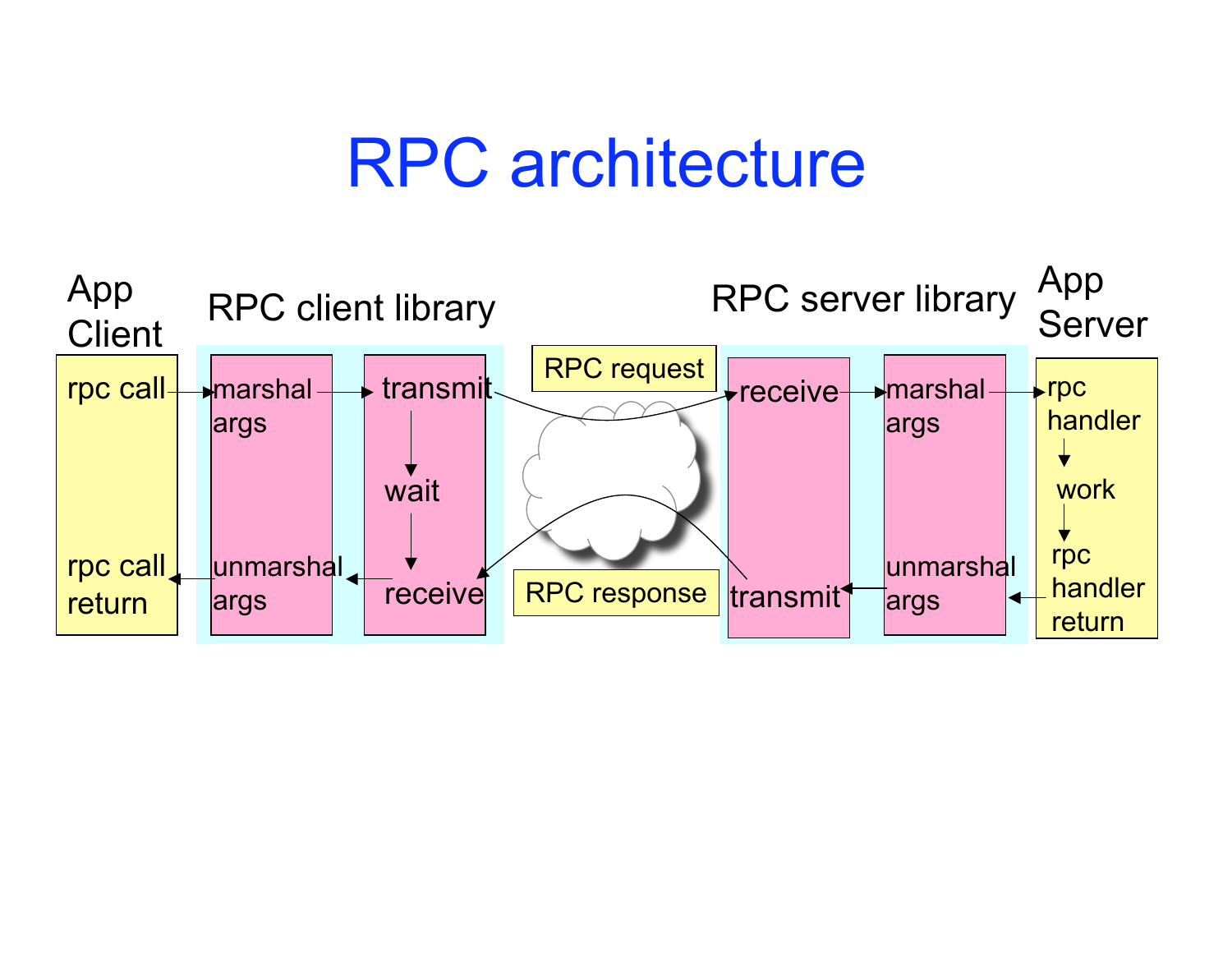# Key challenges of RPC

- RPC semantics in the face of
	- Communication failures
		- delayed and lost messages
		- connection resets
		- expected packets never arrive
	- Machine failures
		- Server or client failures
		- Did server fail before or after processing the request?
	- Might be impossible to tell communication failures from machine failures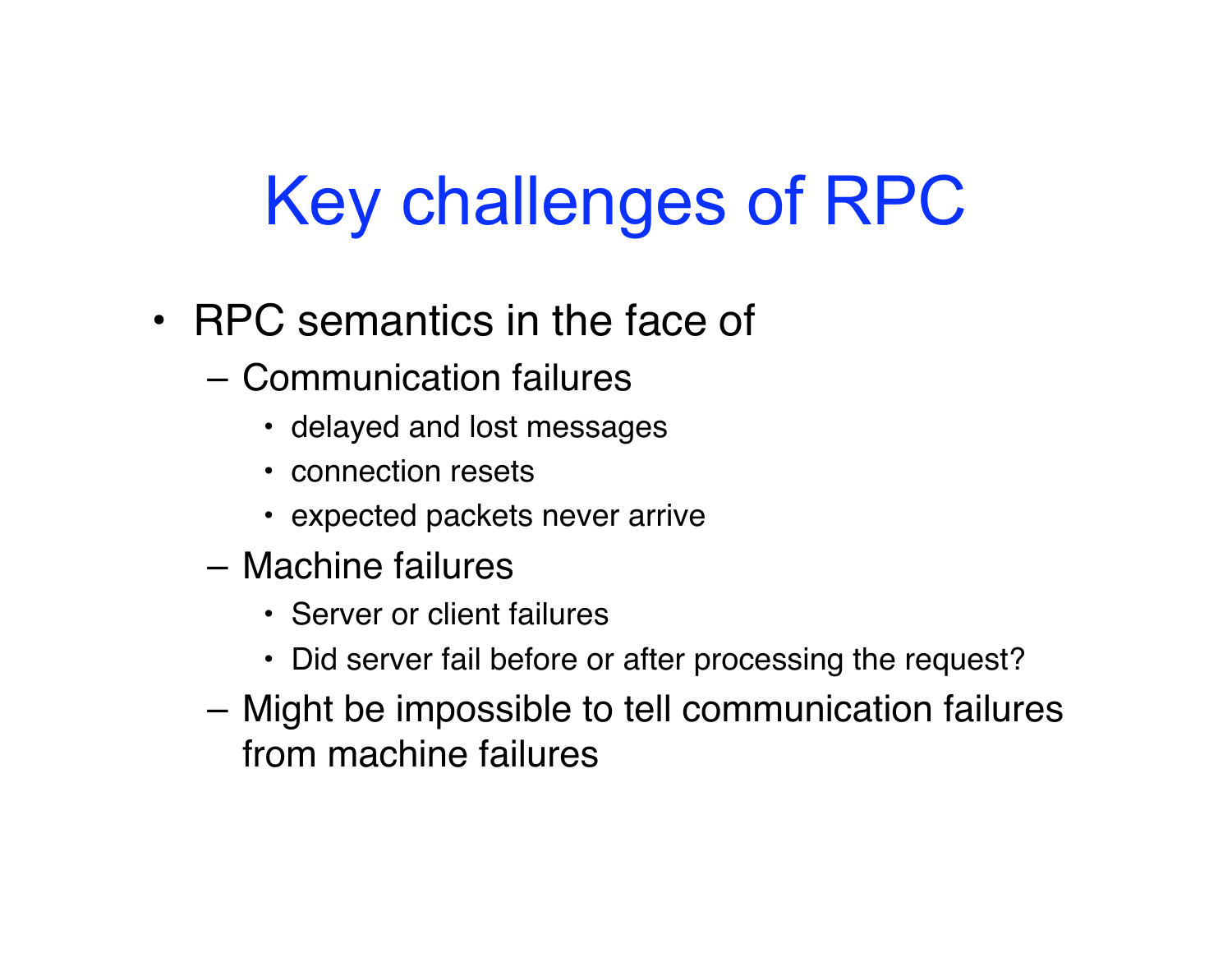### RPC failure semantics

- RPC might return "failure" instead of results
- What are the possible outcomes in the face of failures?
	- Procedure did not execute
	- Procedure executed once
	- Procedure executed many times
	- Procedure partially executed
- Desired semantics: at-most-once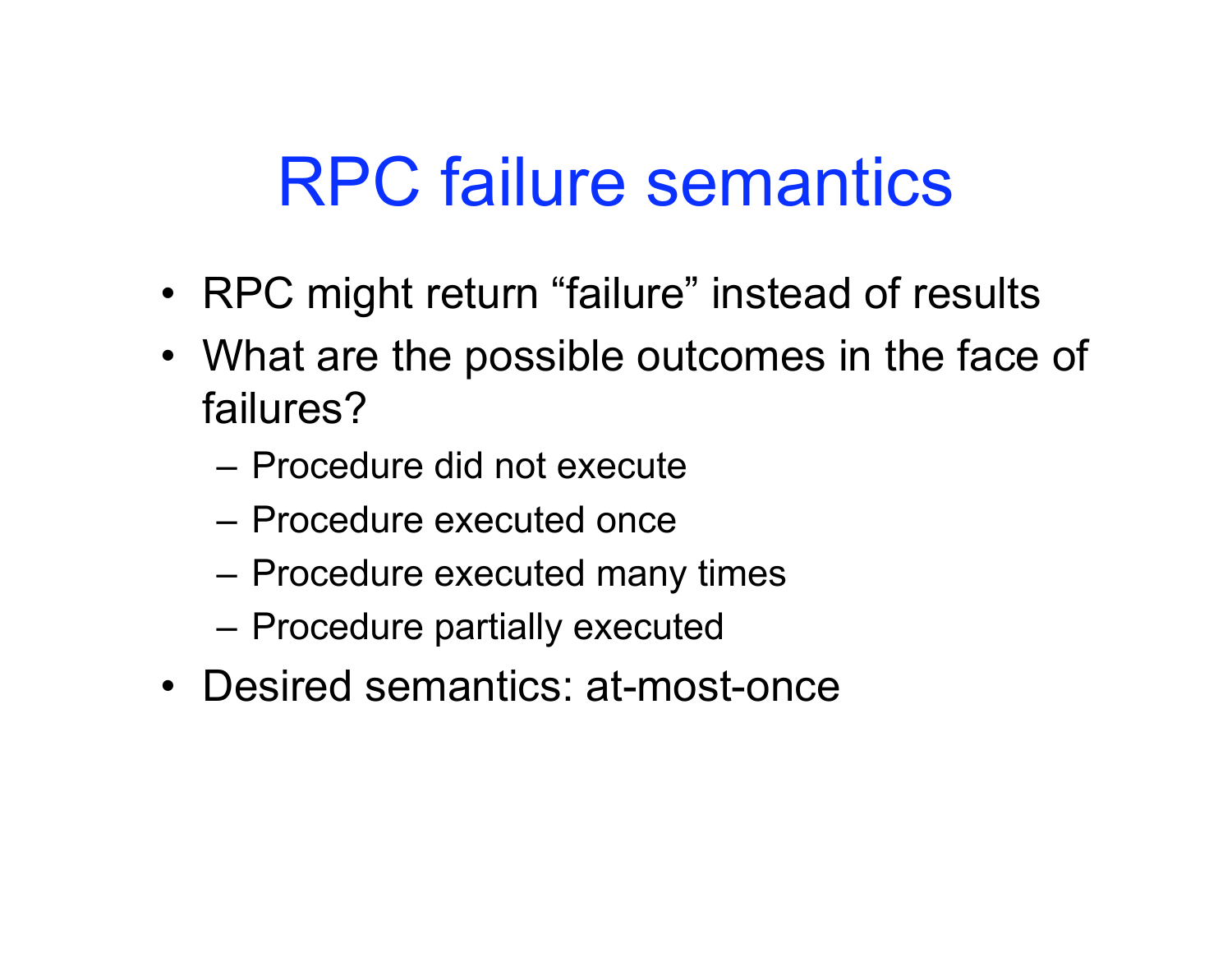## YFS's RPC library

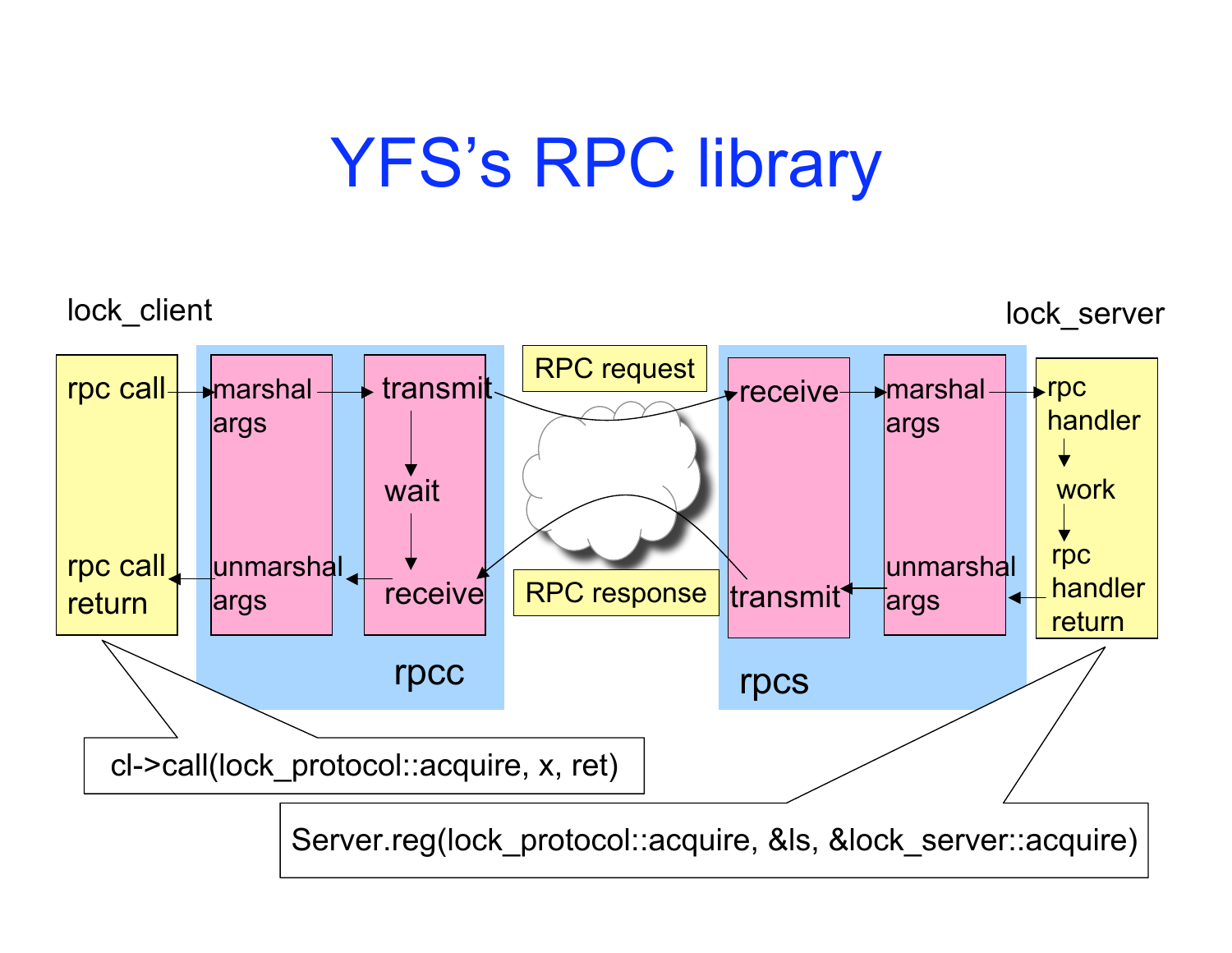#### RPC semantics

- Does yfs rpc implement at-most-once semantics?
- How would the lack of at-most-once affect applications?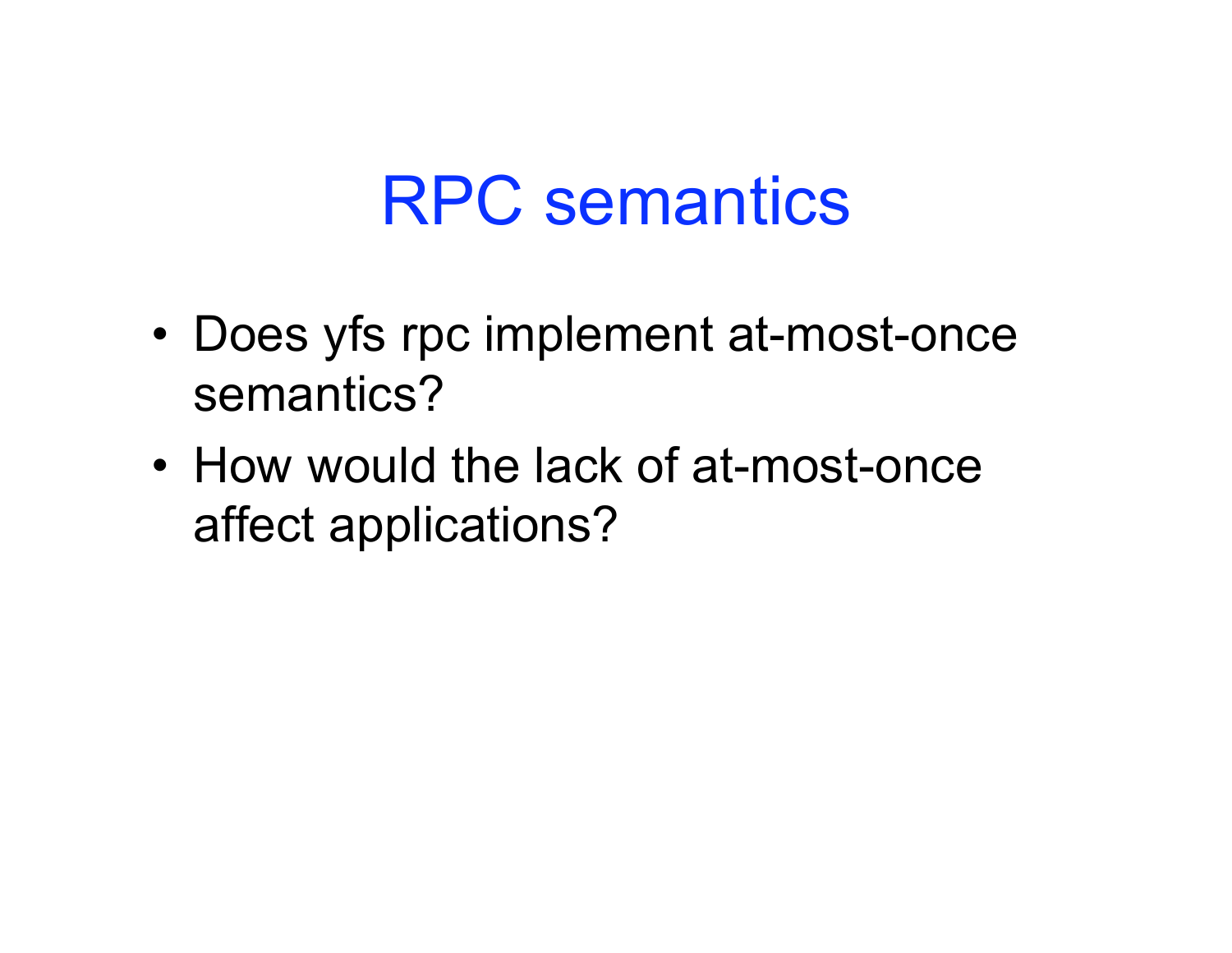## Interactions between threads and RPCs

• Can a client hold locks across RPCs?

```
client_func()
{
  pthread_mutex_lock(&cl_lock);
  cl_rpcc->call(….)
  pthread_mutex_unlock(&cl_lock);
}
```
• Should it do so?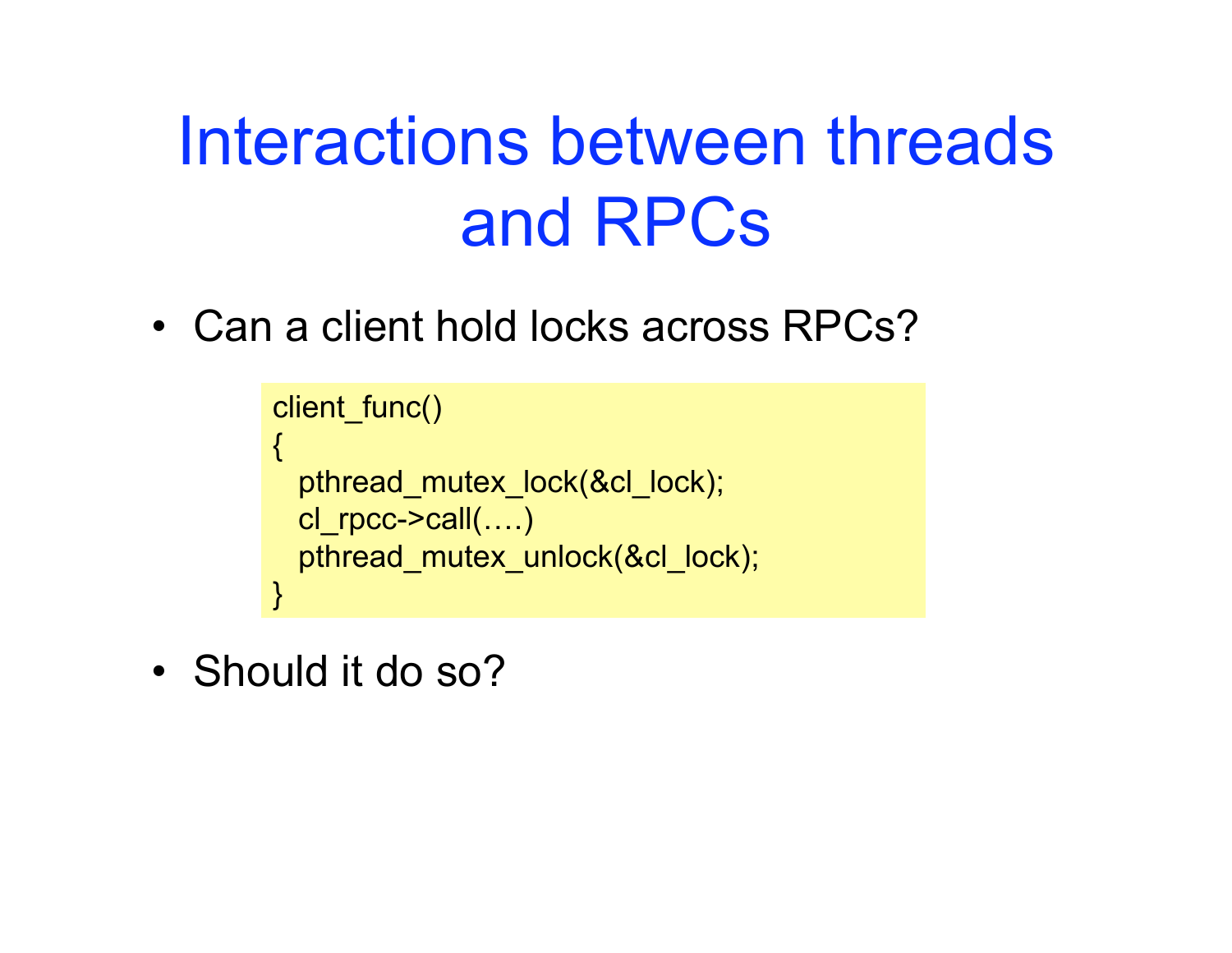## Interactions between threads and RPC

• How about this client side code?

```
client_func()
{
   pthread_lock(&cl_lock);
  for (vector<rpcc>::iterator i = list.begin(); i != list.end(); i++) {
     pthread_mutex_unlock(&cl_lock);
     (*i).call(….)
     pthread_mutex_lock(&cl_lock);
  }
}
```